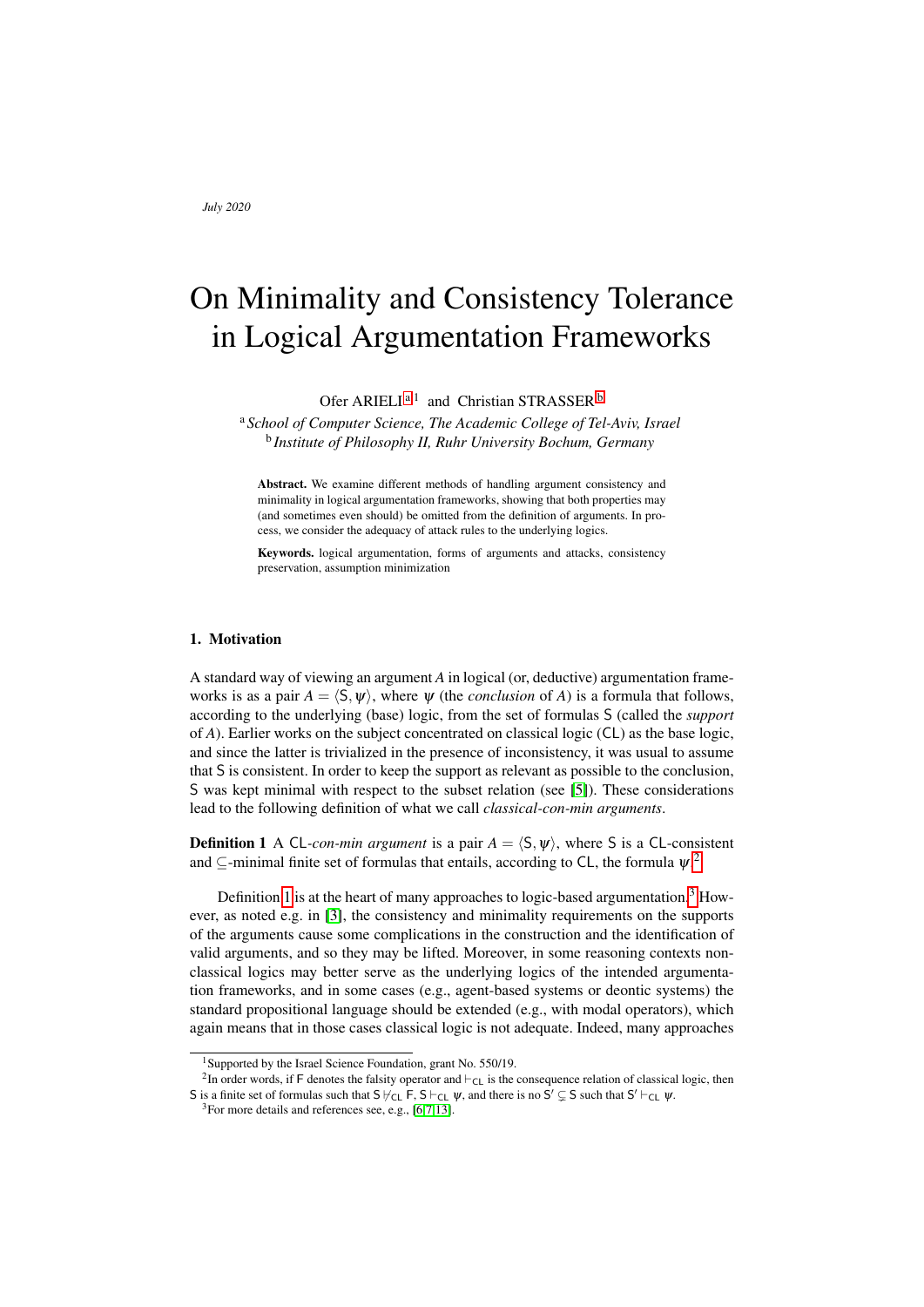to structured argumentation like those that are based on ASPIC systems [\[16\]](#page-11-5), deductive variation of assumption-based argumentation frameworks [\[15\]](#page-11-6), sequent-based argumentation [\[3\]](#page-11-1), and so forth, do not assume anymore that the underlying logic is necessarily classical. Concerning consistency and minimality, in some of these alternatives the handling of these properties is done on the level of the argumentation frameworks themselves, by means of appropriate attack rules, or by posing some restrictions on their applications (see for instance [\[14\]](#page-11-7)).

In this paper we examine relations between these two approaches for handling minimality and consistency, namely: the one that enforces these properties already on the level of arguments and the other that takes care of them by appropriate attack rules. For the latter we then show how the suitability of the attack rules is affected by the base logic.

## 2. Preliminaries

For defining logical argumentation frameworks, and arguments in particular, one first has to specify what the underlying logic is.

**Definition 2** A (propositional) *logic* is a pair  $\mathcal{L} = \langle \mathcal{L}, \vdash \rangle$ , where  $\mathcal{L}$  is a propositional language, and  $\vdash$  is a (Tarskian, [\[21\]](#page-11-8)) *consequence relation* for a language  $\mathscr{L}$ , that is: a binary relation between sets of formulas and formulas in  $\mathscr{L}$ , satisfying the following conditions: if  $\psi \in S$  then  $S \vdash \psi$  (*reflexivity*); if  $S \vdash \psi$  and  $S \subseteq S'$  then  $S' \vdash \psi$  (*monotonicity*); and if  $S \vdash \psi$  and  $S', \psi \vdash \phi$  then  $S, S' \vdash \phi$  (*transitivity*).

In the sequel we shall assume that the language  $\mathscr L$  contains at least the following (primitive or defined) connectives and constant:

- $\vdash$ *-negation*  $\neg$ , satisfying:  $p \nvdash \neg p$  and  $\neg p \nvdash p$  (for every atomic p),
- $\vdash$ -*conjunction*  $\land$ , satisfying:  $S \vdash \Psi \land \phi$  iff  $S \vdash \Psi$  and  $S \vdash \phi$ ,
- $\vdash$ -*disjunction*  $\vee$ , satisfying:  $S$ ,  $\phi \vee \psi \vdash \sigma$  iff  $S$ ,  $\phi \vdash \sigma$  and  $S$ ,  $\psi \vdash \sigma$ ,
- $\vdash$ -*falsity* F, satisfying: F  $\vdash \psi$  for every formula  $\psi$ .<sup>[4](#page-1-0)</sup>

In some cases we shall assume the availability of a *(deductive)*  $\vdash$ *-implication* satisfying:  $S, \phi \vdash \psi$  iff  $S \vdash \phi \supset \psi$ . Then we shall abbreviate  $(\phi \supset \psi) \wedge (\psi \supset \phi)$  by  $\phi \leftrightarrow \psi$ . For a finite set of formulas S we denote by  $\wedge$ S (respectively, by  $\vee$ S) the conjunction (respectively, the disjunction) of all the formulas in S. We shall also denote by  $\mathcal{P}(S)$  (by  $\mathcal{P}_{fin}(S)$ ) the set of the (finite) subsets of S. We say that S is  $\vdash$ -consistent if S  $\nvdash$  F.

The next definition is a generalization of Definition [1](#page-0-3) to every propositional logic, and it avoids the consistency and minimality requirements.

<span id="page-1-1"></span>**Definition 3** Given a logic  $\mathcal{L} = \langle \mathcal{L}, \vdash \rangle$ , an  $\mathcal{L}$ -argument (an *argument* for short) is a pair  $A = \langle S, \psi \rangle$ , where S (the support of *A*) is a finite set of L -formulas and  $\psi$  (the conclusion of *A*) is an  $\mathscr{L}$ -formula, such that  $S \vdash \Psi$ . We denote: Supp( $\langle S, \Psi \rangle$ ) = S and Conc( $\langle S, \psi \rangle$ ) =  $\psi$ . Arguments of the form  $\langle \emptyset, \psi \rangle$  are called tautological.

Attacks and counter-attacks between arguments are described by the rules in Table [1](#page-2-0) (see, e.g., [\[3,](#page-11-1)[13,](#page-11-4)[20\]](#page-11-9) for further rules).

<span id="page-1-0"></span><sup>&</sup>lt;sup>4</sup>In particular, F is not a standard atomic formula, since  $F \vdash \neg F$ .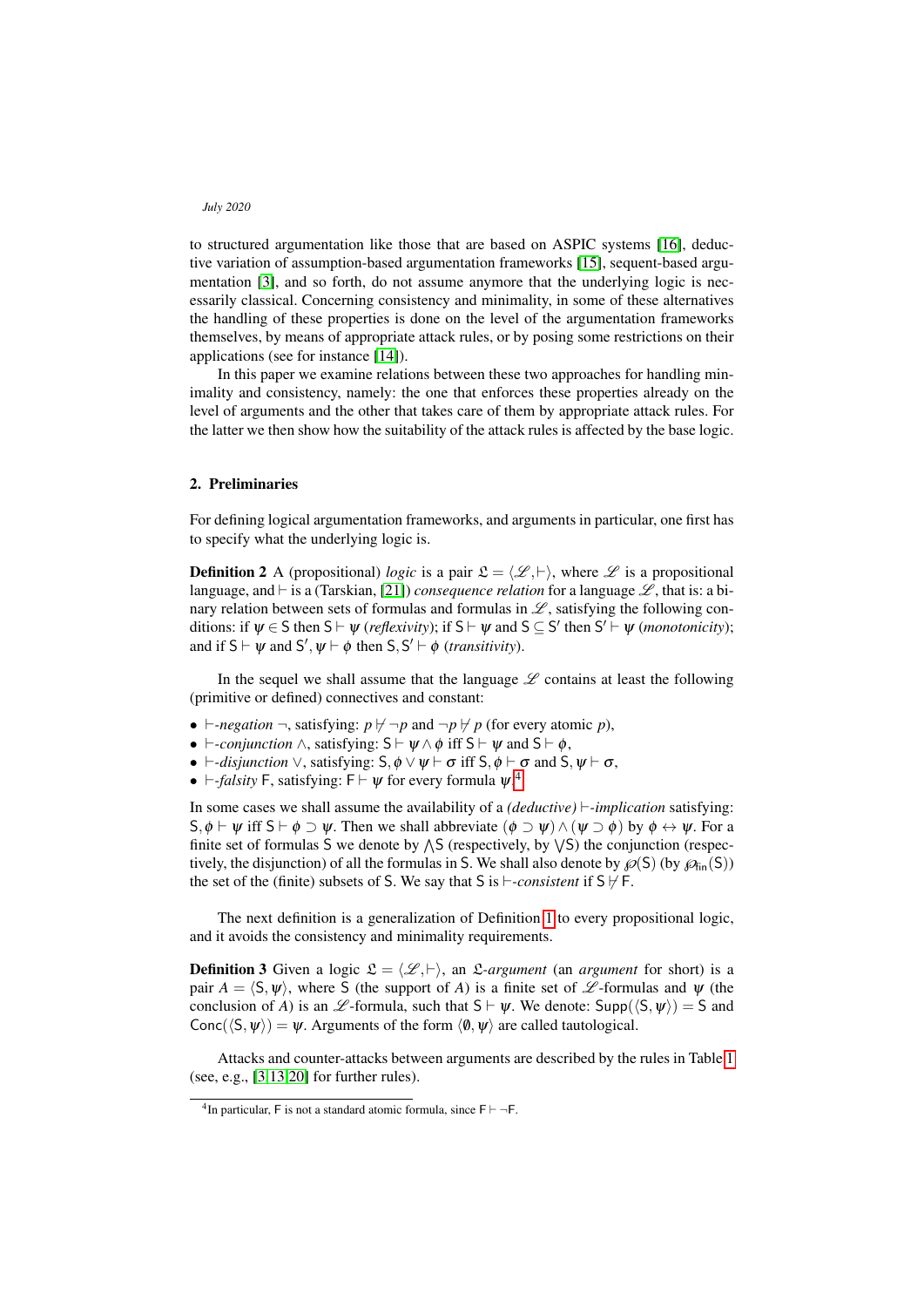| <b>Rule Name</b>     | Acronym         | Attacking                                    | Attacked                                           | <b>Attack Conditions</b>                                          |  |
|----------------------|-----------------|----------------------------------------------|----------------------------------------------------|-------------------------------------------------------------------|--|
| Defeat               | Def             | $\langle S_1,\psi_1\rangle$                  | $\langle S_2 \cup S'_2, \psi_2 \rangle$            | $\psi_1 \vdash \neg \Lambda S_2$                                  |  |
| <b>Full Defeat</b>   | <b>FullDef</b>  | $\langle S_1,\psi_1\rangle$                  | $\langle S_2, \psi_2 \rangle$                      | $\psi_1 \vdash \neg \Lambda S_2$                                  |  |
| <b>Direct Defeat</b> | DirDef          | $\langle S_1, \psi_1 \rangle$                | $\langle {\phi} \rangle \cup S'_2, \psi_2 \rangle$ | $\psi_1 \vdash \neg \varphi$                                      |  |
| Undercut             | Ucut            | $\langle S_1, \psi_1 \rangle$                | $\langle S_2 \cup S'_2, \psi_2 \rangle$            | $\psi_1 \vdash \neg \wedge S_2, \neg \wedge S_2 \vdash \psi_1$    |  |
| Full Undercut        | <b>FullUcut</b> | $\langle S_1, \psi_1 \rangle$                | $\langle S_2, \psi_2 \rangle$                      | $\psi_1 \vdash \neg \wedge S_2$ , $\neg \wedge S_2 \vdash \psi_1$ |  |
| Direct Undercut      | DirUcut         | $\langle S_1, \psi_1 \rangle$                | $\langle {\phi} \rangle \cup S'_2, \psi_2 \rangle$ | $\psi_1 \vdash \neg \varphi, \quad \neg \varphi \vdash \psi_1$    |  |
| Consistency Undercut | ConUcut         | $\langle \emptyset, \neg \wedge S_2 \rangle$ | $\langle S_2 \cup S'_2, \psi_2 \rangle$            |                                                                   |  |
| Rebuttal             | Reb             | $\langle S_1,\psi_1\rangle$                  | $\langle S_2, \psi_2 \rangle$                      | $\psi_1 \vdash \neg \psi_2, \quad \neg \psi_2 \vdash \psi_1$      |  |
| Defeating Rebuttal   | DefReb          | $\langle S_1, \psi_1 \rangle$                | $\langle S_2, \psi_2 \rangle$                      | $\mathbf{y}_1 \vdash \neg \mathbf{y}_2$                           |  |

<span id="page-2-0"></span>Table 1. Some attack rules. The support sets of the attacked arguments are assumed to be nonempty (to avoid attacks on tautological arguments).

Logical argumentation frameworks are now defined as follows:

**Definition 4** Let  $\mathcal{L} = \langle \mathcal{L}, \vdash \rangle$  be a logic and  $\mathcal{A}$  a set of attack rules with respect to  $\mathcal{L}$ . Let also S be a set of  $\mathscr L$ -formulas. The *(logical) argumentation framework* for S, induced by  $\mathfrak L$  and  $\mathscr A$ , is the pair  $\mathscr {AF}_{\mathfrak L, \mathscr A}(\mathsf S) = \langle \mathsf{Arg}_{\mathfrak L}(\mathsf S), \mathsf{Attack}(\mathscr A) \rangle$ ,  $^5$  $^5$  where  $\mathsf{Arg}_{\mathfrak L}(\mathsf S)$  is the set of the L-arguments whose supports are subsets of S, and  $Attack(\mathscr{A})$  is a relation on  $Arg_{\mathcal{P}}(S) \times Arg_{\mathcal{P}}(S)$ , defined by  $(A_1, A_2) \in Attack(\mathcal{A})$  iff there is some  $\mathcal{R} \in \mathcal{A}$  such that  $A_1$   $\mathscr R$ -attacks  $A_2$  (that is, the pair  $(A_1, A_2)$  is an instance of the relation  $\mathscr R$ ).

The Dung-style semantics [\[12\]](#page-11-10) of an argumentation framework and the corresponding entailment relations are defined in the next two definitions.

<span id="page-2-3"></span>**Definition 5** Let  $\mathscr{AF}(S) = \langle \text{Arg}_{\mathcal{P}}(S), \text{Attack}(\mathcal{A}) \rangle$  be a logical argumentation framework, and let  $\mathscr{E} \subset \text{Arg}_{\mathcal{P}}(S)$ . Below, maximality and minimality are taken with respect to the subset relation.

- We say that  $\mathscr E$  *attacks* an argument A, if there is an argument  $B \in \mathscr E$  that attacks A (that is,  $(B,A) \in$  *Attack*). The set of arguments that are attacked by  $\mathscr E$  is denoted  $\mathscr{E}^+$ . We say that  $\mathscr{E}$  *defends A*, if  $\mathscr{E}$  attacks every argument that attacks A.
- The set  $\mathscr E$  is called *conflict-free* with respect to  $\mathscr F(S)$ , if it does not attack any of its elements (i.e.,  $\mathscr{E}^+ \cap \mathscr{E} = \emptyset$ ). A set that is maximally conflict-free with respect to  $\mathscr{AF}(S)$  is called a *naive extension* of  $\mathscr{AF}(S)$ . A conflict-free set  $\mathscr E$  such that  $\mathscr{E} \cup \mathscr{E}^+$  = Arg<sub>c</sub>(S) is a *stable extension* of  $\mathscr{AF}(S)$ .
- An *admissible extension* of  $\mathscr{AF}(S)$  is a subset of Arg<sub>c</sub>(S) that is conflict-free with respect to  $\mathscr{AF}(S)$  and defends all of its elements. A maximally admissible extension of  $\mathscr{AF}(S)$  is called a *preferred extension* of  $\mathscr{AF}(S)$ .
- A *complete extension* of  $\mathscr{AF}(S)$  is an admissible extension of  $\mathscr{AF}(S)$  that contains all the arguments that it defends. The minimally complete extension of  $\mathscr{AF}(S)$  is called the *grounded extension* of  $\mathscr{AF}(S)$ .<sup>[6](#page-2-2)</sup>

<span id="page-2-2"></span><span id="page-2-1"></span><sup>&</sup>lt;sup>5</sup>In what follows we shall usually omit the subscripts and write just  $\mathscr{AF}(S)$  for  $\langle \text{Arg}_{\mathcal{L}}(S), \text{Attack}(\mathcal{A}) \rangle$ .

<sup>&</sup>lt;sup>6</sup> As is shown in [\[12,](#page-11-10) Theorem 25], the grounded extension of  $\mathscr{AF}(S)$  is unique. Also, in the same paper it is shown that preferred extensions are maximally complete and that every stable extension is also preferred. For some other facts and definitions of other extensions, see e.g. [\[4\]](#page-11-11).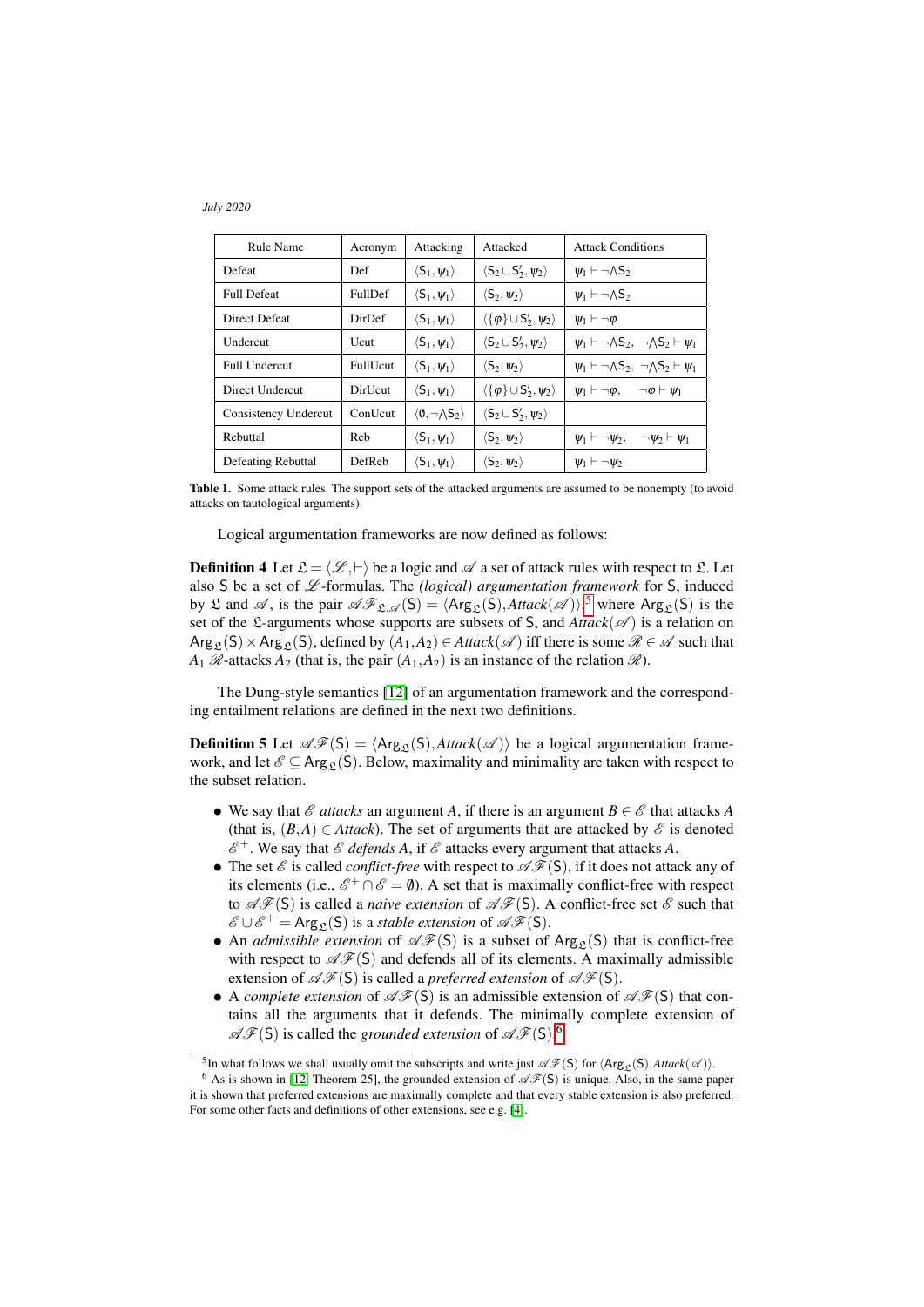We denote by  $Adm(\mathscr{AF}(S))$  [respectively, by  $Cmp(\mathscr{AF}(S))$ ,  $Grd(\mathscr{AF}(S))$ ,  $Pr(\mathscr{A}\mathscr{F}(S))$ ,  $Stb(\mathscr{A}\mathscr{F}(S))$ ] the set of all the admissible [respectively, the complete, grounded, preferred, stable extensions of  $\mathscr{AF}(S)$ .

<span id="page-3-2"></span>**Definition 6** Let  $\mathscr{AF}(S) = \langle \text{Arg}_{\Omega}(S), \text{Attack}(\mathscr{A}) \rangle$  be a logical argumentation framework, and let Sem ∈ {Adm,Cmp,Grd,Stb,Prf}. We denote:

- S  $\sim \sum_{\mathcal{S} \in \mathcal{A}}^{\mathcal{S}, \mathcal{A}} \psi$  if there is an argument  $\langle \Gamma, \psi \rangle \in \bigcup \mathsf{Sem}(\mathcal{AF}(S)),$
- S  $\sim \sum_{\substack{S,\\ \text{cos}}}^{\mathcal{L},\mathcal{A}} \psi$  if there is an argument  $\langle \Gamma, \psi \rangle \in \bigcap \mathsf{Sem}(\mathcal{AF}(S)),$
- S  $\sim \sup_{\mathfrak{m}} \mathfrak{L}^{\mathfrak{L},\mathscr{A}}$   $\psi$  if for every  $\mathscr{E} \in \textsf{Sem}(\mathscr{AF}(S))$  there is an argument  $\langle \Gamma_{\mathscr{E}}, \psi \rangle \in \mathscr{E}$ .

In what follows, when the framework is clear from the context, we shall sometimes write  $\mathscr{AF}(S) \sim_{\cup \text{Sem}} \psi$  instead of S  $\sim_{\cup \text{Sem}}^{\mathfrak{L}, \mathscr{A}} \psi$  (and similarly for the other two entailments).

## 3. Consistency Preservation in Logical Frameworks

In this section we relate the two methods of maintaining inconsistency in logical argumentation frameworks: by posing the consistency restriction of the supports on the arguments (cf. Definition [1\)](#page-0-3) and by using appropriate attack relations between arguments.

**Definition 7** Recall from Definition [5,](#page-2-3) that  $Arg_{\mathcal{L}}(S)^+$  is the set of arguments that are attacked by some  $A \in \text{Arg}_{\mathcal{L}}(S)$ . In what follows we shall also denote this set by  $S^+$ .

<span id="page-3-1"></span>**Example 1** The set  $\emptyset^+$  consists of the arguments that are attacked by tautological arguments (i.e., by those whose support set is empty).

**Definition 8** A set of attack is 0*-normal* if it excludes attacks on tautological arguments.

**Example 2** By their definitions, all the rules in Table [1](#page-2-0) are 0-normal, since they exclude attacks on arguments with empty support sets (as is indicated in the caption of Table [1\)](#page-2-0). In [direct] undercut and [direct] defeat, this also follows from the attack conditions and in consistency undercut this follows from the form of the attacking and the attacked arguments.

<span id="page-3-0"></span>**Proposition 1** Let  $\mathscr{AF}(S) = \langle \text{Arg}_{S}(S), \text{Attack}(\mathscr{A}) \rangle$  *be a logical argumentation framework for* S, based on a logic  $\mathfrak{L} = \langle \mathcal{L}, \vdash \rangle$  and a set  $\mathcal{A}$  of 0-normal attack rules. For  $\mathscr{E} \subseteq \emptyset^+$  and  $\mathscr{A}^\star \subseteq \mathscr{A}$  such that  $\text{Attack}(\mathscr{A}^\star) \subseteq (\text{Arg}_{\mathscr{L}}(\emptyset) \times \mathscr{E})$ , we let  $\mathscr{AF}^\star(\mathsf{S}) =$  $\langle \text{Arg}_{\mathfrak{L}}(\mathsf{S}) \setminus \mathscr{E}, \text{Attack}(\mathscr{A} \setminus \mathscr{A}^{\star})\rangle$ . Then  $\text{Sem}(\mathscr{A}\mathscr{F}(\mathsf{S})) = \text{Sem}(\mathscr{A}\mathscr{F}^{\star}(\mathsf{S}))$  for every  $\text{Sem} \in \mathscr{C}$ {Adm,Cmp,Grd,Stb,Prf}*.*

Note [1](#page-3-0) Intuitively, the set  $\mathscr E$  in Proposition 1 consists of the 'contradictory' S-based arguments (cf. Example [1\)](#page-3-1) and  $\mathscr{A}^*$  consists of the rules that allow to attack the elements in  $\mathscr E$ . What Proposition [1](#page-3-0) says, then, is that if 'contradictory' arguments are not allowed (as in Definition [1\)](#page-0-3) then attack rules in the style of  $\mathscr{A}^*$  may be avoided, and vice-versa: in case that no restrictions are posed on the arguments' supports (as in Definition [3\)](#page-1-1) then  $\mathscr{A}^{\star}$ -type attack rules are needed.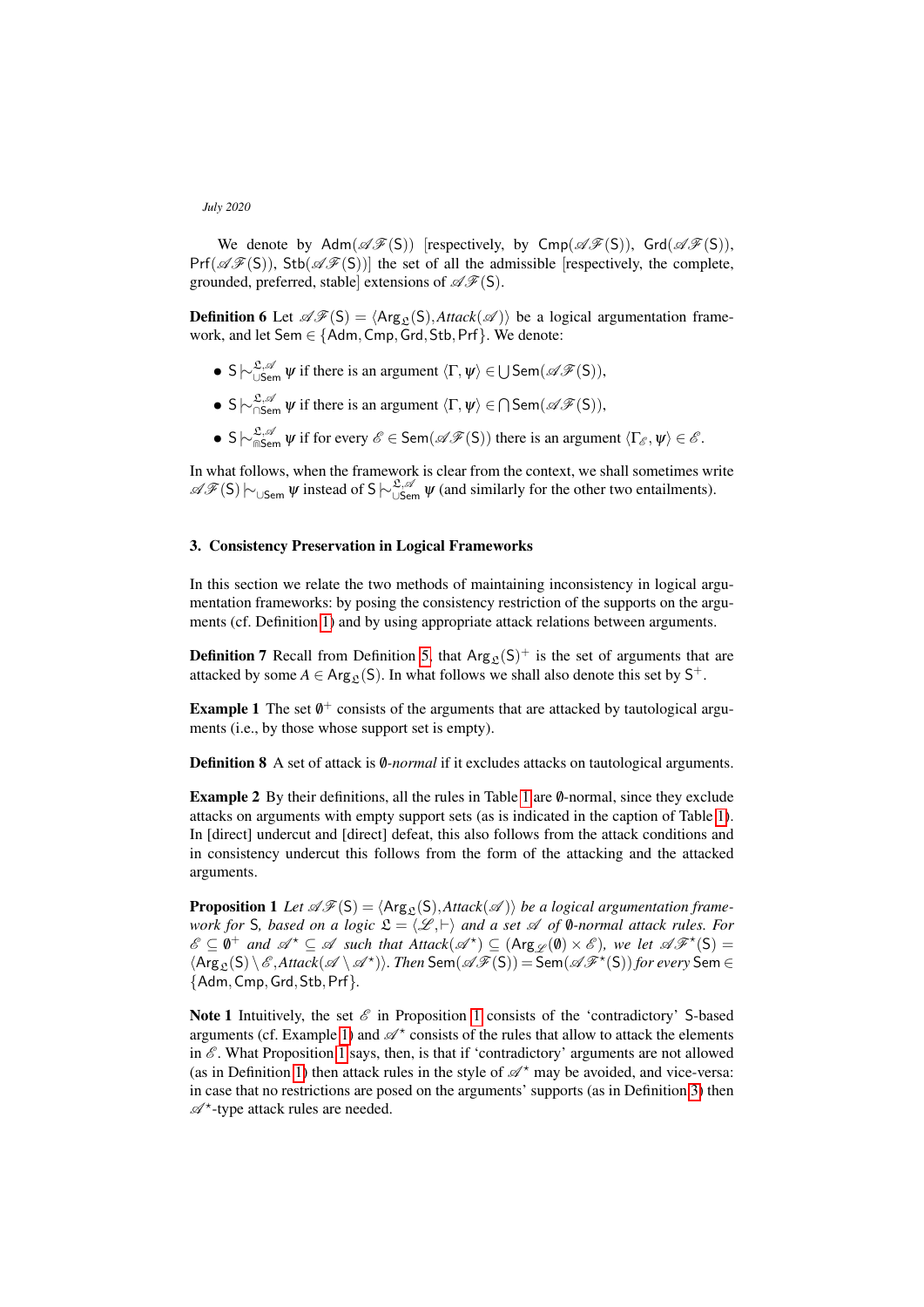*Proof.* We consider Sem  $\in$  {Adm, Prf, Stb}, leaving the other cases to the reader.

• Consider Sem = Adm. Let  $\mathcal{H} \in \text{Adm}(\mathcal{AF}(S))$ . We first observe that  $\mathcal{H} \subseteq$  $\text{Arg}_{\mathscr{L}}(S) \setminus \mathscr{E}$ . Indeed, if there were an argument  $A \in \emptyset^+$  in  $\mathscr{H}$ , there would be an argument  $B \in \text{Arg}_{\mathscr{L}}(\emptyset)$   $\mathscr{A}$ -attacking  $A$ ,<sup>[7](#page-4-0)</sup> and by the  $\emptyset$ -normality of  $\mathscr{A}$  there would not be an attacker of *A* in  $\mathcal{H}$ , contradicting the admissibility of  $\mathcal{H}$  in  $\mathcal{AF}(S)$ .

Clearly,  $\mathscr H$  is conflict-free in  $\mathscr A\mathscr F^\star(S)$ . Suppose now that there is some  $A\in$  $Arg_{\mathcal{L}}(S) \setminus \mathcal{E}$  that  $(\mathcal{A} \setminus \mathcal{A}^*)$ -attacks some  $B \in \mathcal{H}$ . Since  $\mathcal{H} \in Adm(\mathcal{AF}(S))$ , there is a  $C \in \mathcal{H}$  that  $\mathcal{A}$ -attacks *A*. Since  $\mathcal{A}$  is  $\emptyset$ -normal, *A* has a non-empty support. Since  $\textit{Attack}(\mathscr{A}^{\star}) \subseteq (\text{Arg}_{\mathcal{L}}(\emptyset) \times \mathscr{E})$  and  $A \notin \mathscr{E}$ , *A* also  $(\mathscr{A} \setminus \mathscr{A}^{\star})$ -attacks *A*. This shows that  $\mathscr{H} \in \text{Adm}(\mathscr{AF}^{\star}(\mathsf{S})).$ 

Let now  $\mathscr{H} \in \text{Adm}(\mathscr{AF}^{\star}(S))$ . Clearly,  $\mathscr{H} \subseteq \text{Arg}_{\mathfrak{L}}(S)$ . Assume for a contradiction that there are  $A, B \in \mathcal{H}$  such that *A*  $\mathcal{A}$ -attacks *B*. By the admissibility of  $\mathcal{H}$  in  $\mathscr{AF}^{\star}(S)$ , *A* does not  $(\mathscr{A} \setminus \mathscr{A}^{\star})$ -attack *B*. Thus, *A*  $\mathscr{A}^{\star}$ -attacks *B*. However, then  $B \in \mathscr{E}$ , since  $\text{Attack}(\mathscr{A}^{\star}) \subseteq (\text{Arg}_{\mathfrak{L}}(\emptyset) \times \mathscr{E})$ . This is a contradiction to  $\mathscr{H} \subseteq \text{Arg}_{\mathfrak{L}}(S) \setminus \mathscr{E}$ . Thus,  $\mathcal{H}$  is conflict-free in  $\mathcal{AF}_{\mathfrak{L}}(S)$ .

Suppose now that some  $B \in \text{Arg}_{\Omega}(S)$   $\mathscr A$ -attacks some  $A \in \mathscr H$ . If it is an  $(\mathscr A \setminus$  $\mathscr{A}^*$ )-attack, by the admissibility of  $\mathscr{H}$  in  $\mathscr{AF}^*(S)$  there is a  $C \in \mathscr{H}$  that  $\mathscr{A}$ -attacks *B*. Assume it is an  $\mathscr{A}^*$ -attack. Then  $A \in \mathscr{E}$ , since Attack $(\mathscr{A}^*) \subseteq (\text{Arg}_{\mathfrak{L}}(\emptyset) \times \mathscr{E})$ . This is a contradiction to  $\mathcal{H} \subseteq \text{Arg}_{\mathcal{C}}(S) \setminus \mathcal{E}$ . Thus,  $\mathcal{H} \in \text{Adm}(\mathcal{AF}(S))$ .

• Consider Sem = Prf. This follows immediately from the fact that  $Adm(\mathscr{A}\mathscr{F}(S))$  = Adm( $\mathscr{AF}^{\star}(S)$ ), since preferred extensions are the maximally admissible ones.

• Consider Sem = Stb. Let  $\mathcal{H} \in$  Stb( $\mathcal{AF}(S)$ ). Assume that  $\mathcal{H} \cap \mathcal{E} \neq \emptyset$ . Let  $A \in$  $\mathscr{H} \cap \mathscr{E}$ . Then there is a *B* ∈ Arg<sub>L</sub>(0) that  $(\mathscr{A} \setminus \mathscr{A}^*)$ -attacks *A*. Since  $\mathscr{A}$  is 0-normal, there is no  $C \in \mathcal{H}$  that  $\mathcal{A}$ -attacks *B*. By the stability of  $\mathcal{H}, B \in \mathcal{H}$ , which contradicts the conflict-freeness of  $\mathcal{H}$ . Thus,  $\mathcal{H} \cap \mathcal{E} = \emptyset$  and so  $\mathcal{H} \subseteq \text{Arg}_{\mathcal{L}}(S) \setminus \mathcal{E}$ .

Clearly, H is  $(A \setminus A^*)$ -conflict-free since it is A -conflict-free. Suppose that  $A \in$  $Arg_{\mathcal{L}}(S) \setminus (\mathcal{E} \cup \mathcal{H})$ . Then  $A \in Arg_{\mathcal{L}}(S) \setminus \mathcal{H}$  and so there is a  $B \in \mathcal{H}$  that  $\mathcal{A}$ -attacks *A*. Since Attack $(\mathscr{A}^{\star}) \subseteq (\text{Arg}_{\mathfrak{L}}(\emptyset) \times \mathscr{E})$  and  $A \notin \mathscr{E}$ , *B* also  $(\mathscr{A} \setminus \mathscr{A}^{\star})$ -attacks *A*. Thus,  $\mathscr{H} \in \mathsf{Stb}(\mathscr{AF}^\star(\mathsf{S})).$ 

Suppose now that  $\mathcal{H} \in \mathsf{Stb}(\mathcal{AF}^{\star}(S))$ . Assume for a contradiction that  $\mathcal{H}$  is not conflict-free in  $\mathscr{AF}(S)$ . Thus, there are  $A, B \in \mathscr{H}$  such that  $A \mathscr{A}$ -attacks *B*. Since  $\mathscr{H}$  is conflict-free in  $\mathscr{AF}^{\star}(S)$ , *A* does not  $(\mathscr{A} \setminus \mathscr{A}^{\star})$ -attack *B*, and so it  $\mathscr{A}^{\star}$ -attacks *B*. Since Attack $(\mathscr{A}^{\star}) \subseteq (Arg_{\mathfrak{L}}(\emptyset) \times \mathscr{E}), B \in \mathscr{E}$ , which contradicts the fact that  $\mathscr{H} \subseteq Arg_{\mathfrak{L}}(S) \setminus \mathscr{E}$ . Thus,  $\mathcal{H}$  is conflict-free in  $\mathcal{AF}(S)$ .

Suppose now that *B* ∈ Arg<sub>c</sub>(S) \  $H$ . If *B* ∈ Arg<sub>c</sub>(S) \  $\mathscr E$ , there is an argument *A* ∈ H that  $\mathscr A$ -attacks *B*. Otherwise,  $B \in \mathscr E$ , thus there is an  $A \in \mathsf{Arg}_{\mathcal P}(\emptyset)$  that  $\mathscr A$ -attacks *B*. Since  $\mathscr A$  is  $\emptyset$ -normal,  $A \in \text{Arg}_{\mathfrak L}(S) \setminus \mathscr E$  and, since  $\mathscr H$  is stable in  $\mathscr A \mathscr F^\star(S)$ ,  $A \in \mathscr H$ . Altogether, this shows that  $\mathcal{H} \in \text{Stb}(\mathcal{AF}(S)).$ 

As a particular case of Proposition [1,](#page-3-0) we have the following corollary:

<span id="page-4-1"></span>**Corollary 1** Let  $\mathscr{AF}(S) = \langle \text{Arg}_{\mathfrak{L}}(S), \text{Attack}(\mathscr{A}) \rangle$  *be a logical argumentation framework for* S, based on a logic  $\mathfrak{L} = \langle \mathcal{L}, \vdash \rangle$  and a set  $\mathcal{A}$  of 0-normal attack rules that con*tains ConUcut. Let also*  $\mathscr{AF}^{con}(S) = \langle Arg_{\mathfrak{L}}^{con}(S), Attack(\mathscr{A}^{\star})\rangle$  *be a logical argumenta-*

<span id="page-4-0"></span><sup>&</sup>lt;sup>7</sup>We say that *A*  $\mathscr A$ -attacks *B* iff there is some  $\mathscr R \in \mathscr A$  such that *A*  $\mathscr R$ -attacks *B*.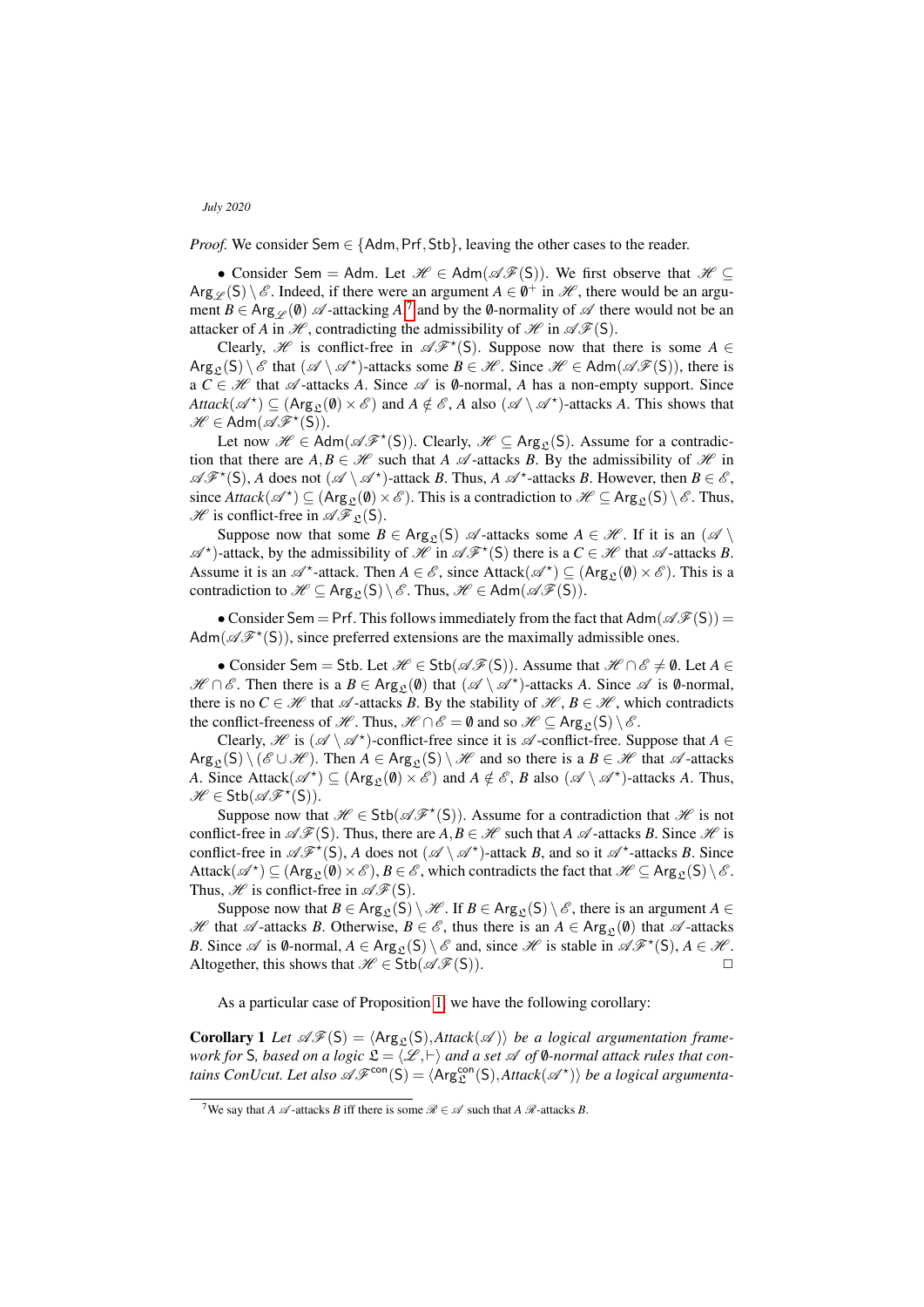*tion framework in which*  $\mathscr{A}^{\star} = \mathscr{A} - \{\text{ConUcut}\}\$ and  $\text{Arg}_{\mathfrak{L}}^{\text{con}}(\mathsf{S})$  *is the subset of*  $\text{Arg}_{\mathfrak{L}}(\mathsf{S})$ *that consists only of*  $\vdash_{\mathfrak{L}}$ -consistent arguments (i.e, whose supports are  $\vdash_{\mathfrak{L}}$ -consistent).  $Then \text{ Sem}(\mathscr{AF}(S)) = \text{Sem}(\mathscr{AF}^{\text{con}}(S))$  *for every*  $\text{Sem} \in \{\text{Adm}, \text{Cmp}, \text{Grd}, \text{Stb}, \text{Prf}\}.$ 

*Proof.* Follows from Proposition [1](#page-3-0) since  $Attack(ConUcut) \subseteq \text{Arg}_{\mathcal{L}}(\emptyset) \times \text{Arg}_{\mathcal{L}}^{\text{incon}}(S)$ , where  $\text{Arg}_{\mathfrak{L}}^{\text{incon}}(\mathsf{S}) = \text{Arg}_{\mathfrak{L}}(\mathsf{S}) \setminus \text{Arg}_{\mathfrak{L}}^{\text{con}}(\mathsf{S}).$ 

<span id="page-5-5"></span>Note 2 The use of ConUcut for attacking arguments that are based on inconsistent supports goes beyond the standard interpretation of inconsistency as in classical logic. For instance, according to logics of formal inconsistency (LFIs, see [\[9,](#page-11-12)[10\]](#page-11-13))  $S_1 = \{ \psi, \neg \psi \}$ is not considered inconsistent, but rather  $S_2 = {\psi, \neg \psi, \neg \psi}$  (where  $\circ$  is the consistency operator, thus  $\circ \psi$  is intuitively understood as a claim that ' $\psi$  is consistent'). Indeed, when an LFI is the base logic, an argument whose support is  $S_1$  is not ConUcutattacked, while an argument whose support set contains  $S_2$  *is* ConUcut-attacked (by  $\langle \emptyset, \neg(\psi \wedge \neg \psi \wedge \neg \psi) \rangle$ ). We shall return to this issue in Section [5.](#page-8-0)

We show that Proposition [1](#page-4-1) and Corollary 1 crucially depend on  $\mathscr A$  being  $\emptyset$ -normal:

**Example 3** We consider classical logic with the premises  $S = \{p \land \neg p, s\}$  and with a more radical form of Rebuttal that does not follow the restriction that only arguments with non-empty support may be attacked. Although  $\langle p \wedge \neg p, \neg s \rangle$  is ConUcut-attacked by  $\langle \emptyset, \neg(p \wedge \neg p) \rangle$ , the latter is Rebut-attacked by  $\langle p \wedge \neg p, p \wedge \neg p \rangle$  (given our more radical form of Rebuttal). Thus, e.g., the grounded extension will be empty in the presence of Rebuttal, even in the presence of ConUcut. However, after filtering out inconsistent arguments, it is easy to see that  $\langle s, s \rangle$  will be an argument in the grounded extension.

<span id="page-5-4"></span>**Corollary 2** Let  $\mathscr{AF}(S)$  and  $\mathscr{AF}(S)$  be as in Proposition [1.](#page-3-0) Then  $\mathscr{AF}(S) \vdash_{\circ \mathsf{Sem}} \psi$  iff  $\mathscr{AF}(S) \vdash_{\circ} \psi$  with  $\mathscr{AF}(S) \vdash_{\circ} \psi$  for every  $\circ \in \{1 \mid \circ \circ \circ \psi\}$  and Sem  $\in \{Adm \text{ } Cm \text{ } Grd \text{ } Sth \text{ } Prf \}$  $\mathscr{AF}^{\star}(S) \sim_{\circ \mathsf{Sem}} \psi$  for every  $\circ \in \{\cup, \cap, \text{fin}\}$  and  $\mathsf{Sem} \in \{\mathsf{Adm}, \mathsf{Cmp}, \mathsf{Grd}, \mathsf{Stb}, \mathsf{Prf}\}.$ 

## 4. Enforcement of Minimal Support

We now turn to the other condition in Definition  $1 -$  subset minimality of the arguments' supports. Our main result is given in Proposition [2.](#page-7-0) First, some definitions and lemmas.

**Definition 9** Given an argumentation framework  $\mathscr{AF}(S) = \langle \text{Arg}_{\mathfrak{L}}(S), \text{Attack}(\mathscr{A}) \rangle$ , a *support ordering* for  $\mathscr{AF}(S)$  is a preorder<sup>[9](#page-5-1)</sup>  $\preceq$  on the finite subsets of S.<sup>[10](#page-5-2)</sup>

**Definition 10** Given a framework  $\mathscr{AF}(S) = \langle \text{Arg}_{\alpha}(S), \text{Attack}(\mathscr{A}) \rangle$ , a support ordering  $f \preceq$  for  $\mathscr{AF}(S)$ , a set  $\mathscr{E} \subseteq \text{Arg}_{\mathfrak{L}}(S)$ , and an argument  $A \in \text{Arg}_{\mathfrak{L}}(S)$ . We denote:

- $\min_{\leq}(\mathscr{E}) = \{A \in \mathscr{E} \mid \nexists B \in \mathscr{E} \text{ s.t. } \text{Conc}(B) = \text{Conc}(A) \text{ and } \text{Supp}(B) \prec \text{Supp}(A)\},\$
- $\bullet$   $A_{\preceq}^{\min} = \min_{\preceq} (\{B \in \text{Arg}_{\mathfrak{L}}(\text{Supp}(A)) | \text{Conc}(A) = \text{Conc}(B)\}),$ <sup>[11](#page-5-3)</sup>
- $\mathscr{E}^{\min}_{\preceq} = \bigcup \{ A^{\min}_{\preceq} \mid A \in \mathscr{E} \}.$

<span id="page-5-1"></span><span id="page-5-0"></span> ${}^{8}$ Here we abuse a bit the notations of Definition [6](#page-3-2) to emphasize the relations between the frameworks. <sup>9</sup>I.e., a reflexive and transitive order.

<span id="page-5-2"></span><sup>&</sup>lt;sup>10</sup>We denote by  $\prec$  the strict version of  $\preceq$ , that is: if  $\preceq$  is a preorder on some domain  $\mathscr{D}$ , then for all *d*, *d'* ∈  $\mathscr{D}$ , *d* ≺ *d'* iff *d*  $\le$  *d'* and *d'*  $\nleq$  *d*.

<span id="page-5-3"></span><sup>&</sup>lt;sup>11</sup>To simplify the notation, we write  $A_{\leq}^{\min}$  instead of  $A_{\mathfrak{L},\leq}^{\min}$ .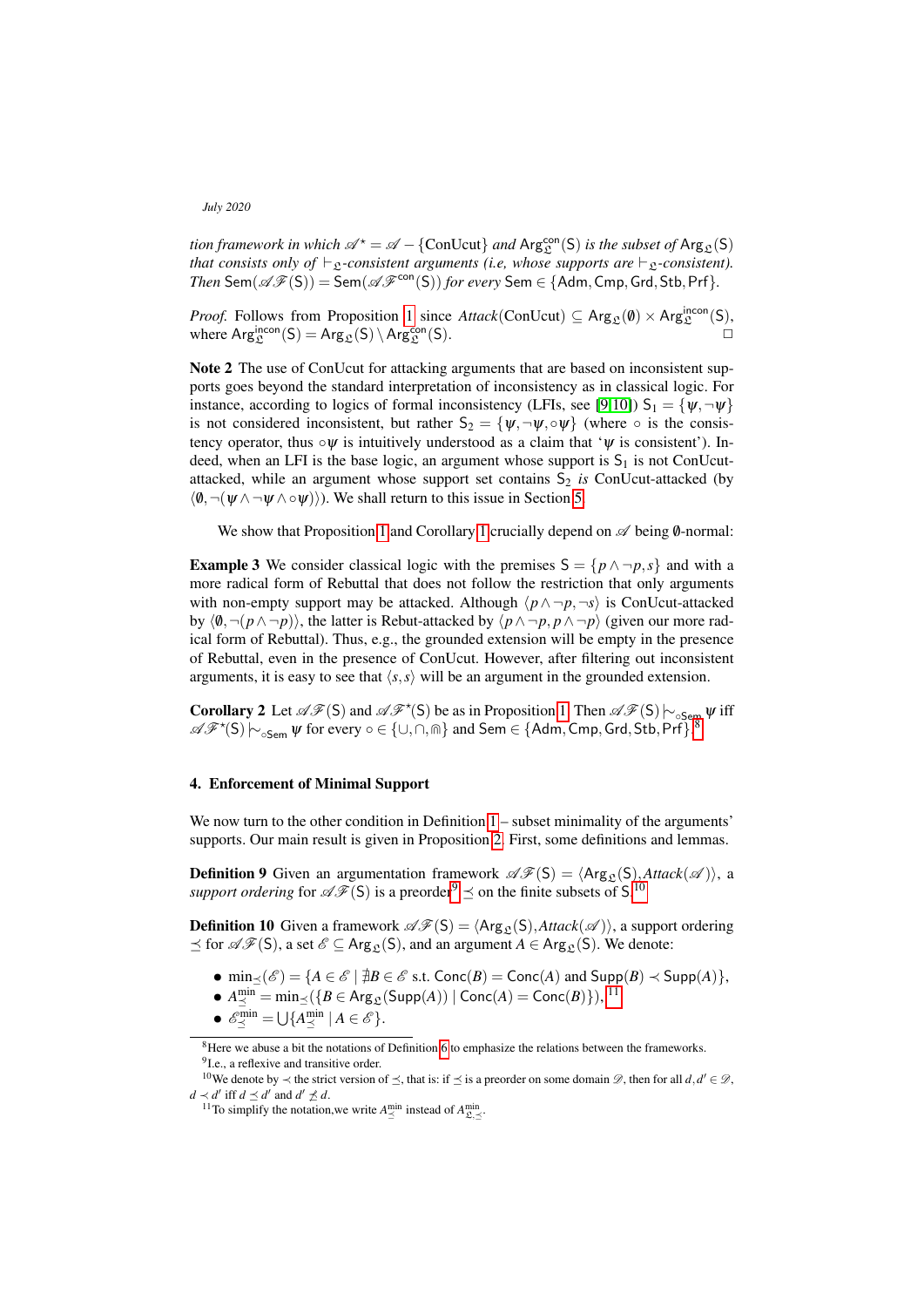Thus,  $\min_{\leq}(\mathscr{E})$  filters-out from  $\mathscr{E}$  all the arguments whose support is not minimal among the arguments in  $\mathscr{E}$ , and  $\mathscr{E}^{\min}_{\leq}$  removes from the arguments in  $\mathscr{E}$  all the redundant formulas in their supports.

**Example 4** Let  $\mathfrak{L} = \mathfrak{CL}$  (classical logic),  $\preceq = \subseteq$ , and  $\mathscr{E} = \{p, q \Rightarrow p \lor q\}$ . Then  $\min_{\leq} (\mathscr{E}) = \mathscr{E}$  and  $\mathscr{E}^{\min}_{\leq} = \{ p \Rightarrow p \lor q, q \Rightarrow p \lor q \}.$  Also, for  $\mathscr{E}' = \mathscr{E} \cup \{ p \Rightarrow p \lor q \}$ , we have that  $\min_{\leq} (\mathscr{E}') = \{p \Rightarrow p \vee q\}$  and  $(\mathscr{E}')^{\min}_{\leq} = \mathscr{E}^{\min}_{\leq}$ .

**Example 5** Obviously, the subset relation  $\subseteq$  is the most natural support ordering in our context. However, there are other candidates to be a support ordering  $\preceq$ , among which are the following:

- For  $\Delta, \Gamma \in \mathcal{D}_{fin}(S)$  we define  $\Delta \preceq_{\vdash} \Gamma$  iff  $\Gamma \vdash \Lambda \Delta$ .
- Suppose that S is stratified into a partition  $\langle S_1, \ldots, S_n \rangle$ , where intuitively formulas in S<sub>*i*</sub> are considered more reliable than formulas in S<sub>*j*</sub> when  $i > j$ .<sup>[12](#page-6-0)</sup> We let  $\preceq$  be the lexicographic ordering, i.e., for  $\Delta = \langle \Delta_1, \ldots, \Delta_n \rangle$  and  $\Gamma = \langle \Gamma_1, \ldots, \Gamma_m \rangle$  (with  $\Delta_i, \Gamma_i \in \mathcal{P}_{fin}(S_i)$  for each  $1 \leq i \leq max\{n,m\}$ ), we define:  $\Delta \preceq_{lex} \Gamma$  iff either  $\Delta = \Gamma$ , or there is an  $1 \leq k \leq \min\{n,m\}$  such that  $\Delta_i = \Gamma_i$  for all  $i < k$  and  $\Delta_k \subsetneq \Gamma_k$ .

Note 3 In all the cases of the last example it holds that if  $A, B \in \text{Arg}(S)$  have the same conclusion and  $\text{Supp}(A) \prec \text{Supp}(B)$ , it makes sense to consider *B* argumentatively more vulnerable, since its support gives more points of attack: Either it contains more formulas  $(\preceq = \subseteq)$ , or because its support contains stronger logical commitments  $(\preceq = \preceq_{\vdash})$ , or because its support contains stronger logical commitments relative to their reliability  $(\preceq = \preceq_{\text{lex}})$ . In that sense, the demand of  $\preceq$ -minimal support from arguments means minimal argumentative vulnerability.

<span id="page-6-1"></span>**Definition 11** A set of attack rules  $\mathscr A$  is called  $\preceq$ -normal, if for every  $\mathscr R \in \mathscr A$  the following conditions hold:

- 1. If *A*  $\mathcal{R}$ -attacks *B* and  $\text{Supp}(A') \leq \text{Supp}(A)$  and  $\text{Conc}(A) = \text{Conc}(A')$ , then *A'*  $\mathcal{R}$ attacks *B*.
- 2. If *A*  $\mathcal{R}$ -attacks *B* and  $\text{Supp}(B) \preceq \text{Supp}(B')$  and  $\text{Conc}(B) = \text{Conc}(B')$ , then *A*  $\mathcal{R}$ attacks *B'*.

**Note 4** The two conditions in Definition [11](#page-6-1) resemble rules  $R_1$  and  $R_2$  (respectively) in [\[1,](#page-11-14) Definition 12], except that [\[1\]](#page-11-14) refers only to the supports of the attacking and the attacked arguments, and uses only the subset relation. Also, in  $R_1$  of [\[1\]](#page-11-14) the condition on the supports are reversed (that is,  $R_1$  refers to attacking super-arguments and  $R_2$  refers to attacked super-arguments). In our case the two conditions assure, respectively, that attacks are closed under  $\preceq$ -stronger attacking rules and  $\preceq$ -weaker attacked rules.<sup>[13](#page-6-2)</sup>

The proofs of the next lemmas are omitted due to lack of space.

<span id="page-6-3"></span><span id="page-6-0"></span> $12$ See [\[8\]](#page-11-15).

<span id="page-6-2"></span><sup>&</sup>lt;sup>13</sup>An argument *A* is a *super-argument* of *B*, if  $Supp(B) \subseteq Supp(A)$ . If  $Supp(B) \preceq Supp(A)$  and  $Conc(B) =$ Conc(*A*), we say that *B* is *stronger* than *A* (or that *A* is *weaker* than *B*).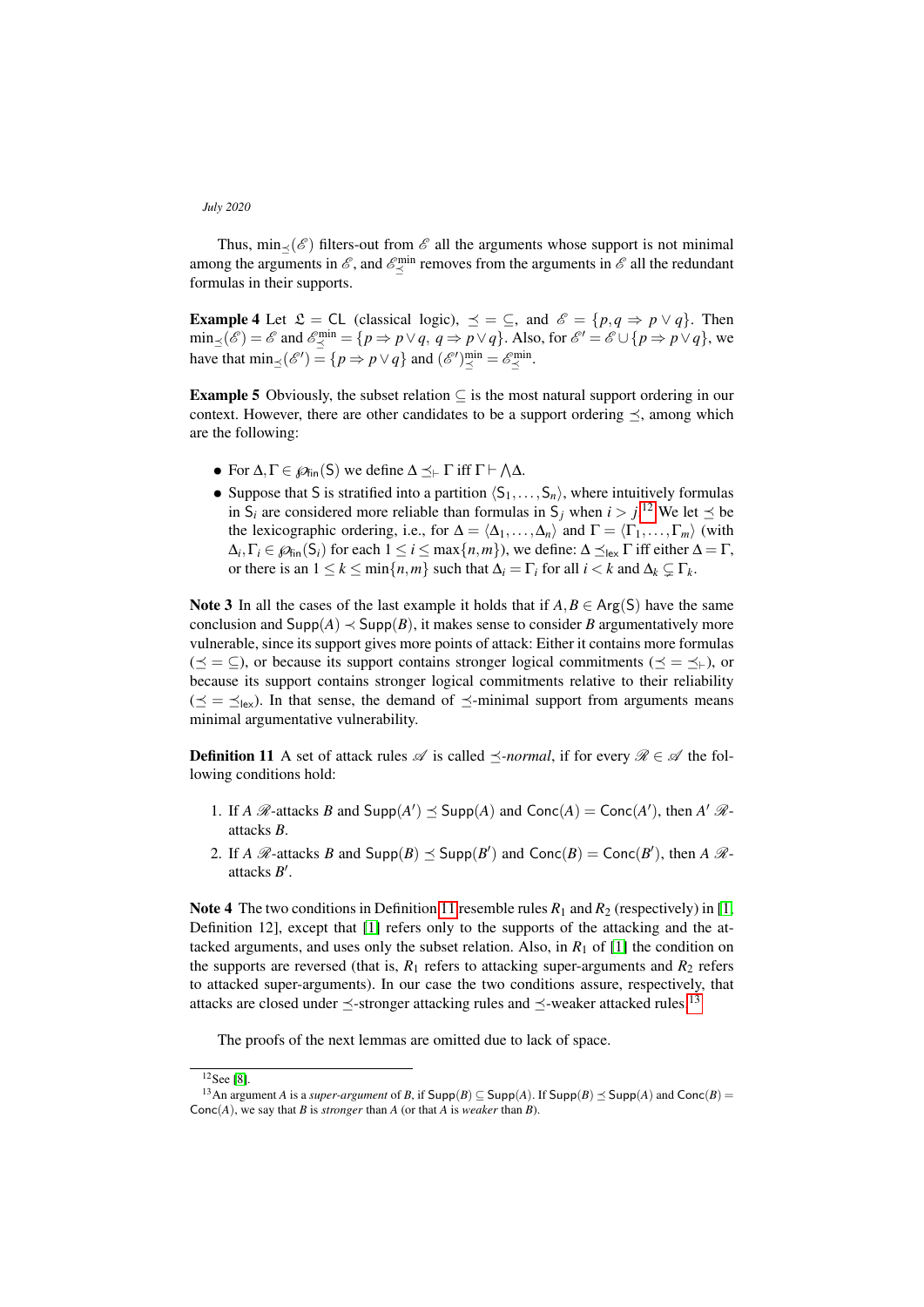**Lemma 1** *Given a logical argumentation framework*  $\mathscr{AF}(S) = \langle \text{Arg}_{\mathfrak{L}}(S), \text{Attack}(\mathscr{A}) \rangle$ *and a support ordering*  $\leq$  *for*  $\mathscr{AF}(S)$  *such that*  $\mathscr A$  *satisfies Item 2 of Definition [11.](#page-6-1) If*  $\mathscr{E} \in \mathsf{Cmp}(\mathscr{AF}(\mathsf{S}))$  then  $\mathscr{E}^{\min}_{\preceq} = \min_{\preceq}(\mathscr{E})$ .

Let  $\mathsf{F}_{\mathscr{A}\mathscr{F}(S)}:\mathscr{P}(\mathsf{Arg}_{\mathfrak{L}}(S))\to\mathscr{P}(\mathsf{Arg}_{\mathfrak{L}}(S))$  be a function that relates every  $\mathscr{E}\subseteq$ Arg<sub>c</sub>(S) with the set of arguments that are defended by  $\mathscr E$  in  $\mathscr A\mathscr F(S)$ . Again, when the context disambiguates we will skip the subscript. The next lemma is easily verified.

<span id="page-7-2"></span>**Lemma 2** *Given a logical argumentation framework*  $\mathscr{AF}(S) = \langle \text{Arg}_{\mathcal{E}}(S), \text{Attack}(\mathcal{A}) \rangle$ *, a support ordering*  $\leq$  *for*  $\mathscr{AF}(S)$  *for which*  $\mathscr A$  *is*  $\leq$ -*normal, and a set*  $\mathscr E$  ⊆ Arg<sub>S</sub>(S)*, it holds that:*

*1.*  $F(\mathscr{E}) \subseteq F(\mathscr{E}_{\preceq}^{\min}),$ 2. *if*  $\mathscr{E}^{\min}_{\leq} \subseteq \mathscr{E}$  then  $\mathsf{F}(\mathscr{E}) = \mathsf{F}(\mathscr{E}^{\min}_{\leq})$ , and 3. *if*  $\mathscr{E} \in \text{Cmp}(\mathscr{A}\mathscr{F}(S))$  *then*  $\mathsf{F}(\mathscr{E}) = \mathsf{F}(\mathscr{E}_\preceq^{\min}) = \mathscr{E}$ .

<span id="page-7-1"></span>**Lemma 3** Let  $\mathscr{AF}(S) = \langle \text{Arg}_{\mathfrak{L}}(S), \text{Attack}(\mathscr{A}) \rangle$  *be a logical argumentation framework* and  $\preceq$  a support ordering for  $\mathscr{AF}(S)$ *. Suppose that*  $\mathscr A$  *satisfies Item 2 of Definition [11.](#page-6-1)*  $\mathit{If } \mathscr{E} \subseteq \mathsf{Arg}_{\mathfrak{L}}(\mathsf{S}) \textit{ depends } A \in \mathsf{Arg}_{\mathfrak{L}}(\mathsf{S}) \textit{ then } \mathscr{E} \textit{ depends any } B \in A^{\min}_{\preceq}.$ 

The next proposition relates the extensions of a logical argumentation framework (with  $\preceq$ -normal set of attack rules) and the extensions of the corresponding framework, in which the arguments' supports are minimized.

<span id="page-7-0"></span>**Proposition 2** Let  $\mathscr{AF}(S) = \langle \text{Arg}_{\mathfrak{L}}(S), \text{Attack}(\mathscr{A}) \rangle$  be a logical argumentation frame*work for*  $S$ *,*  $\preceq$  *a support ordering for*  $\mathscr{AF}(S)$ *, and*  $\mathscr{A}$  *a*  $\preceq$ *-normal set of attack rules. We denote:*

$$
\begin{aligned} &\text{Attack}^{\min}_{\preceq}(\mathscr{A}) = \text{Attack}(\mathscr{A}) \cap \big(\min_{\preceq}(\text{Arg}_{\mathfrak{L}}(S)) \times \min_{\preceq}(\text{Arg}_{\mathfrak{L}}(S))\big),\\ &\mathscr{A}\mathscr{F}^{\min}_{\preceq}(S) = \langle \min_{\preceq}(\text{Arg}_{\mathfrak{L}}(S)), \text{Attack}^{\min}_{\preceq}(\mathscr{A})\rangle.\end{aligned}
$$

 $For\ every\ \mathsf{Sem} \in \{\mathsf{Cmp},\mathsf{Grd},\mathsf{Stb},\mathsf{Prf}\}\ \ we\ \ \mathit{have:}\ \ \mathscr{E}'\in \mathsf{Sem}(\mathscr{AF}^{\min}_{\preceq}(\mathsf{S}))\ \ \mathit{iff\ there\ is}\$  $\mathscr{E} \in \textsf{Sem}(\mathscr{AF}(S))$  such that  $\mathscr{E}' = \mathscr{E}^{\text{min}}_{\preceq}$ , iff there is  $\mathscr{E} \in \textsf{Sem}(\mathscr{AF}(S))$  such that  $\mathscr{E}' = \min_{\preceq} (\mathscr{E})$ . Moreover, the extensions  $\mathscr{E}$  in the second and the third conditions are *the same for every*  $\mathscr{E}'$ , namely  $\mathscr{E} = \mathsf{F}_{\mathscr{A}\mathscr{F}(S)}(\mathscr{E}')$ .

*Proof.* Suppose that  $\mathscr{E}' \in \text{Cmp}(\mathscr{AF}_{\preceq}^{\min}(S))$ , and let  $\mathscr{E} = \mathsf{F}_{\mathscr{A}\mathscr{F}(S)}(\mathscr{E}')$  be the set of all arguments in Arg<sub>c</sub>(S) that are defended by  $\mathscr{E}'$  in  $\mathscr{AF}(S)$ . We first show that  $\mathscr{E}' \subseteq \mathscr{E}$ . Suppose that some  $A \in \text{Arg}_{\mathcal{L}}(S)$  attacks  $B \in \mathcal{E}'$ . By the  $\preceq$ -normality of  $\mathcal{A}$ , any  $A' \in A_{\preceq}^{\min}$ attacks *B*. Thus, there is a  $C \in \mathcal{E}'$  that attacks *A'* and by the  $\preceq$ -normality of  $\mathcal{A}$  it also attacks *A*. Thus,  $\mathscr{E}'$  defends every  $B \in \mathscr{E}'$  and thus  $\mathscr{E}' \subseteq \mathscr{E}$ . By Lemma [3,](#page-7-1)  $\mathscr{E}' = \mathscr{E}^{\min}_{\preceq}$ . By Item 2 of Lemma [2,](#page-7-2)  $F_{\mathscr{A}\mathscr{F}(S)}(\mathscr{E}) = F_{\mathscr{A}\mathscr{F}(S)}(\mathscr{E}') = \mathscr{E}.$ 

We still have to show that  $\mathscr E$  is conflict-free. Assume for a contradiction that there are  $A, B \in \mathscr{E}$  for which *A* attacks *B*. Thus, any  $A' \in A_{\preceq}^{\min}$  attacks *B* by the  $\preceq$ -normality of  $\mathscr A$ . However, since  $\mathscr E'$  defends *B* there is a  $C \in \mathscr E'$  that attacks  $A'$ . Since  $A' \in \mathscr E'$ , this contradicts the conflict-freeness of  $\mathcal{E}'$ .

Thus,  $\mathscr{E} \in \text{Cmp}(\mathscr{A}\mathscr{F}(S))$ . By Lemma [1,](#page-6-3)  $\mathscr{E}_{\preceq}^{\text{min}} = \min_{\preceq}(\mathscr{E}) = \mathscr{E}'$ .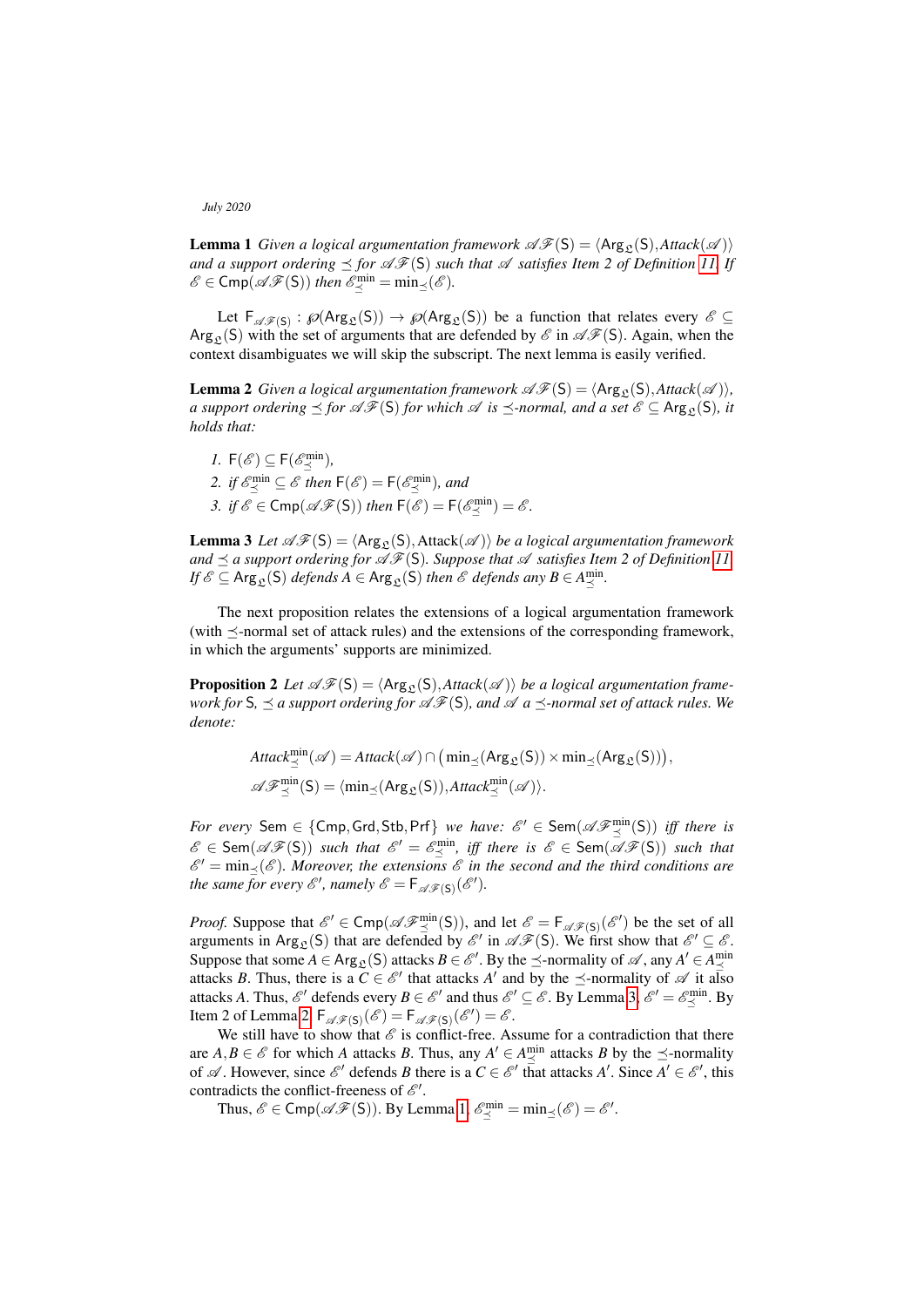Suppose now that  $\mathscr{E} \in \text{Cmp}(\mathscr{A}\mathscr{F}(S))$ . Consider  $\mathscr{E}' = \min_{\preceq} (\mathscr{E})$ . By Lemma [1,](#page-6-3)  $\mathscr{E}' =$  $\mathscr{E}^{\min}_{\leq}$ . Hence,  $\mathscr{E}' \subseteq (\text{Arg}_{\mathfrak{L}}(\mathsf{S}))^{\min}_{\leq}$ . Clearly,  $\mathscr{E}'$  is conflict-free since  $\mathscr{E}$  is conflict-free. By (Item 3 of) Lemma [2,](#page-7-2)  $F(\mathscr{E}) = F(\mathscr{E}') = \mathscr{E}'$ , and so  $F(\mathscr{E}')^{\min}_{\preceq} = \mathscr{E}'^{\min}_{\preceq} = \mathscr{E}'$ . Thus,  $\mathscr{E}' \in \mathsf{Cmp}(\mathscr{AF}^{\min}_{\preceq}(S)).$ 

Since the grounded (respectively, preferred) semantics concerns ⊆-minimal (respectively, ⊆-maximal) complete extensions, the proof immediately generalizes for these semantics. The proof for the stable semantics is left to the reader.  $\Box$ 

By Proposition [2](#page-7-0) we get the following corollaries:

**Corollary 3** Let  $\mathscr{AF}(S) = \langle \text{Arg}_{S}(S), \text{Attack}(\mathscr{A}) \rangle$  be a logical argumentation frame*work for* S*, induced by a logic*  $\mathfrak{L}$ ,  $\preceq$  *a support ordering for*  $\mathscr{AF}(S)$ *, and*  $\mathscr A$  *a* set of  $\preceq$ -normal attack rules. Let also  $\mathscr{AF}_{\preceq}^{\min}(\mathsf{S}) = \langle \min_{\preceq}(\mathsf{Arg}_{\mathfrak{L}}(\mathsf{S})), \mathsf{Attack}_{\preceq}^{\min}(\mathscr{A})\rangle$ *be a logical argumentation framework as defined in Proposition [2.](#page-7-0) Then for ev* $e$ ry Sem  $\in$  {Cmp, Grd, Stb, Prf} *it holds that* Sem( $\mathscr{AF}_{\preceq}^{\min}(S)$ ) *consists of the* Sem*extensions in* Sem $(\mathscr{AF}(S))$ , restricted to the elements in  $(Arg_{\mathfrak{L}}(S))_{\preceq}^{min}$ , namely:  $\mathscr{E}^{\min}_{\leq} \in \textsf{Sem}(\mathscr{AF}^{\min}_{\leq}(S))$  *iff there is an extension*  $\mathscr{E} \in \textsf{Sem}(\mathscr{AF}(S))$  *and*  $\mathscr{E}^{\min}_{\leq}$  $\mathscr{E} \cap (\mathsf{Arg}_{\mathfrak{L}}(\mathsf{S}))_{\preceq}^{\min}$ .

Like the case of consistency preservation (cf. Corollary [2\)](#page-5-4), we have:

**Corollary 4** Let  $\mathscr{AF}(S)$ , and  $\mathscr{AF}_{\preceq}^{\min}(S)$  be as in Proposition [2.](#page-7-0) Then for every o ∈ {∪,∩,m} and Sem ∈ {Cmp, Grd, Stb, Prf} it holds that  $\mathscr{AF}(S) \hspace{0.2em}\sim_{\circ}$  Sem  $\psi$  iff  $\mathscr{AF}^{\min}_{\preceq}(\mathsf{S})\hspace{0.03cm}\sim_{\circ \mathsf{Sem}}\mathsf{w}.^{14}$  $\mathscr{AF}^{\min}_{\preceq}(\mathsf{S})\hspace{0.03cm}\sim_{\circ \mathsf{Sem}}\mathsf{w}.^{14}$  $\mathscr{AF}^{\min}_{\preceq}(\mathsf{S})\hspace{0.03cm}\sim_{\circ \mathsf{Sem}}\mathsf{w}.^{14}$ 

## <span id="page-8-0"></span>5. Attack Rules, Revisited

The previous sections show that the handling of inconsistency and minimality in logical argumentation frameworks may be shifted from arguments to the attack rules. Apart of the obvious advantage of a considerable simplification in the construction and the identification of valid arguments (and so, e.g., proof systems may be incorporated for building arguments from simpler arguments, or for searching for counterarguments given a certain argument; See [\[3\]](#page-11-1)), we believe that representing these consideration is more appropriate in the rule-based level (Indeed, in real-life arguments are not always based on minimal evidence, avoiding inconsistency sometimes means lose of information, etc).

The use of attack rules for maintaining inconsistency and conflicts among arguments should be taken with care, though, especially when non-classical logics are used as the base logic of the framework. In this section we consider some cases in point.

*A. Consistency Undercut* Corollary [1](#page-4-1) indicates that, among others, ConUcut may replace the support consistency requirement. However, in some base logics the use of ConUcut may not be appropriate or even meaningful. This may happen mainly due to the following reasons:

<span id="page-8-1"></span><sup>&</sup>lt;sup>14</sup> Again, here we abuse a bit the notations in Definition [6](#page-3-2) to emphasize how the argumentation frameworks are related.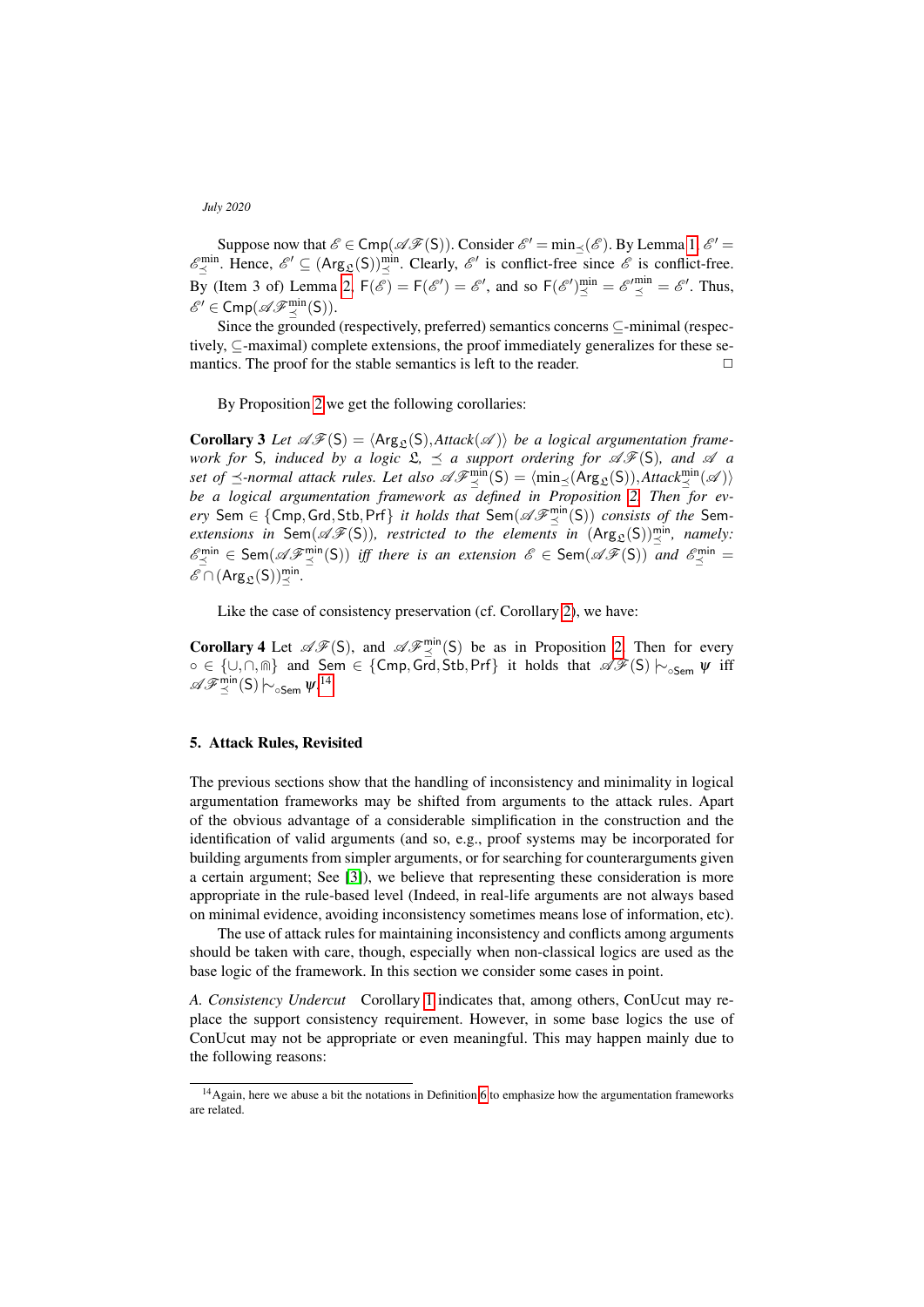- *Problems with the attacking arguments*: Consider, for instance, Kleene's 3-valued logic with the connectives ¬,∧,∨ (and their usual 3-valued interpretations). This logic has no valid tautological arguments, because in Kleene's logic no formula follows from the emptyset. This means that Consistency Undercut is not applicable in such a logic.
- *Problems with the attacked arguments*: For instance, in Priest's 3-valued logic LP [\[17,](#page-11-16)[18\]](#page-11-17) with the connectives  $\neg, \wedge, \vee$  every set is satisfiable, thus, again. the use of Consistency Undercut is questionable.

Dunn-Belnap's four-valued logic of first-degree entailment (FDE), combining Kleene's logic and LP, suffers from both problems, namely it does not have tautological arguments and every set is satisfiable. However, if the language of ¬,∧,∨ is extended with a proper implication connective  $(¬, see [2]),$  $(¬, see [2]),$  $(¬, see [2]),$  both tautological and contradictory (unsatisfiable) arguments may be introduced, in which case it makes sense to incorporate consistency undercut.

*B. [Direct, Full] Defeat* It may happen that certain attack rules need to be adjusted to specific base logics. We demonstrate this with the logics of formal (in)consistency (LFIs), mentioned in Note [2,](#page-5-5) and the [direct, full] defeat attack rules (see Table [1\)](#page-2-0). According to these rules, the argument  $\langle {\neg \psi}, \neg \psi \rangle$  should attack  $\langle {\psi}, \psi \rangle$ . However, for frameworks that are based on LFIs such an attack is more problematic, unless  $\psi$  is known to be consistent (i.e.,  $\circ \psi$  can be inferred).

In the presence of a propositional constant F for falsity, a reformulation of the attack condition of [Full] Defeat could be that  $\psi_1$ ,  $S_2 \vdash F$ , as indicated in Table [2](#page-9-0)<sup>[15](#page-9-1)</sup>

| <b>Rule Name</b>                   | Acronym    | Attacking                                          | Attacked                                           | <b>Attack Condition</b>    |
|------------------------------------|------------|----------------------------------------------------|----------------------------------------------------|----------------------------|
| <b>Inconsistency Defeat</b>        | IncDef     | $\langle S_1, \psi_1 \rangle$                      | $\langle S_2 \cup S'_2, \psi_2 \rangle$            | $\psi_1$ , $S_2 \vdash F$  |
| Inconsistency Full Defeat          | IncFullDef | $\langle \mathsf{S}_1, \pmb{\mathsf{w}}_1 \rangle$ | $\langle S_2,\psi_2\rangle$                        | $\psi_1$ , $S_2 \vdash F$  |
| <b>Inconsistency Direct Defeat</b> | IncDirDef  | $\langle S_1, \psi_1 \rangle$                      | $\langle {\phi} \rangle \cup S'_2, \psi_2 \rangle$ | $\psi_1, \varphi \vdash F$ |

<span id="page-9-0"></span>Table 2. Attacks by defeat, revisited (again, we assume that supports of the attacked arguments are nonempty).

Note that the revised conditions in the rules of Table [2](#page-9-0) avoid the use of conjunction and are suitable for LFI as well: While according to LFI  $\langle {\neg \psi}, \neg \psi \rangle$  should *not* attack  $\langle {\{\psi\}, \psi \rangle}$  (although  $\neg \psi \vdash \neg \psi$ ), the argument  $\langle {\{\neg \psi\}, \neg \psi \rangle}$  *can* be used for attacking, by inconsistency [full] defeat, the argument  $\langle {\circ \psi, \psi} \rangle$ ,  $\psi$ , and the latter attack is perfectly justifiable in the context of any LFI, since the attacked argument is based on the assumption that not only its conclusion  $\psi$  holds, but it is also consistent.

One may think of several variations the rules in Table [2,](#page-9-0) following different intuitions. Below are some options:

Intuition 1: Attack based on a consistency assumption of the attacker.

In this case, e.g.,  $\langle {\{\circ p, p\}, p \rangle}$  should attack  $\langle \neg p, \neg p \rangle$ , but not vice versa.

<span id="page-9-1"></span><sup>&</sup>lt;sup>15</sup>In logics with a conjunction and where the usual contraposition law holds, or when the negation is defined by  $\neg \phi = \phi \supset F$  for a deductive implication  $\supset$ , this reformulation is even equivalent to the original one.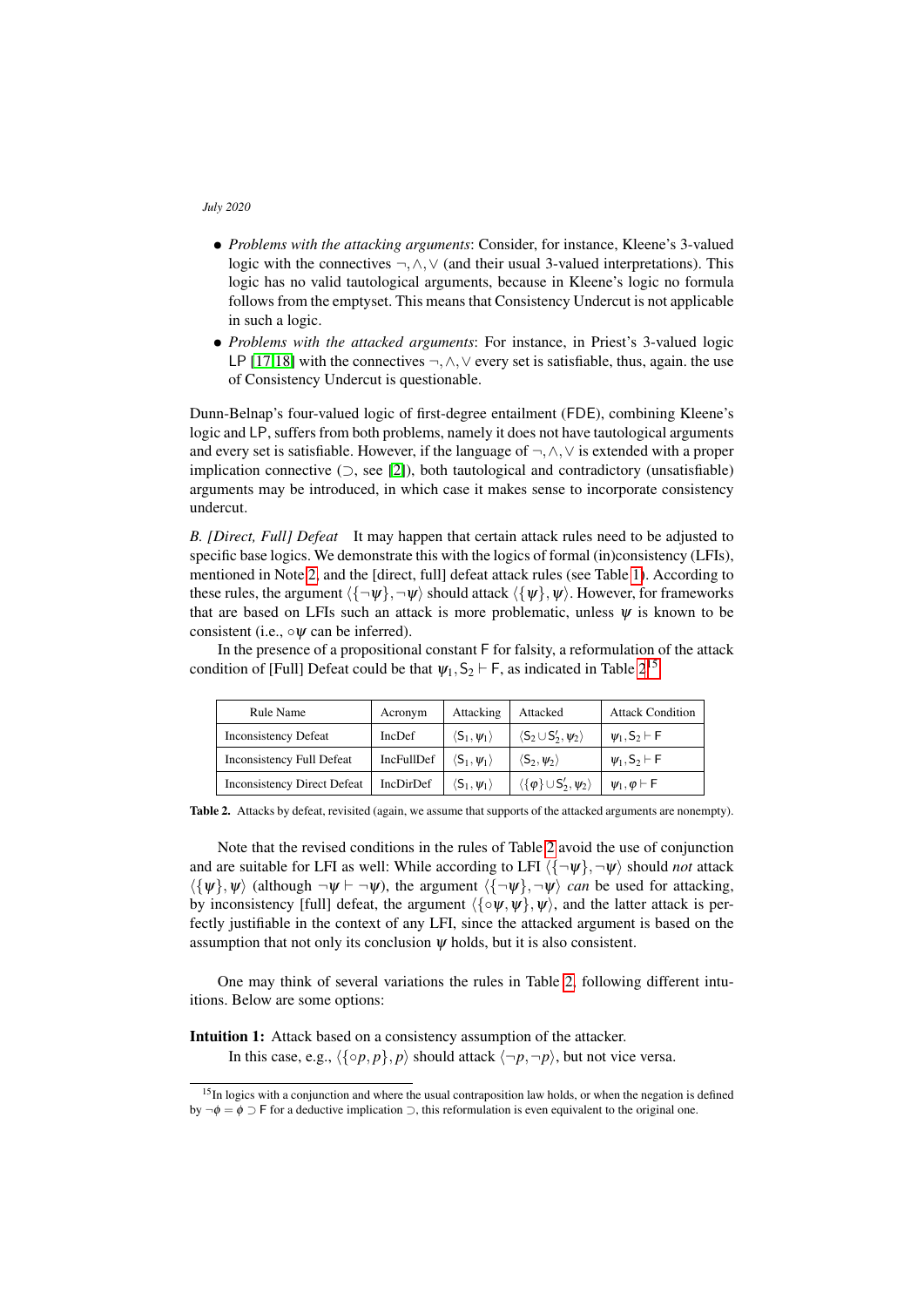- Intuition 2: Attack based on a consistency conclusion of the attacker.
	- According to this intuition,  $\langle {\alpha p, p \rangle, \circ p \land p}$  attacks  $\langle \neg p, \neg p \rangle$ , but not vice versa. Here,  $\langle {\varphi p, p} \rangle$ , *p* $\rangle$  should *not* attack  $\langle \neg p, \neg p \rangle$ .
- Intuition 3: Attack based on a consistency assumption of the attacked argument. This time  $\langle \neg p, \neg p \rangle$  attacks  $\langle \{ \circ p, p \}, p \rangle$ , but not vice versa.

The intuitions above may be captured by extending the conditions of the rules of Table [2.](#page-9-0) For instance, variations of inconsistency full defeat may be the following:

**Variation for Intuition 1:**  $\langle S_1, \psi_1 \rangle$  attacks  $\langle S_2, \psi_2 \rangle$  iff  $\psi_1, S_2 \vdash F$  and  $S_1 \vdash \circ \land S_1$ . **Variation for Intuition 2:**  $\langle S_1, \psi_1 \rangle$  attacks  $\langle S_2, \psi_2 \rangle$  iff  $\psi_1, S_2 \vdash F$  and  $\psi_1 \vdash \circ \psi_1$ . **Variation for Intuition 3:**  $\langle S_1, \psi_1 \rangle$  attacks  $\langle S_2, \psi_2 \rangle$  iff  $\psi_1, S_2 \vdash F$  and  $S_2 \vdash \circ \wedge S_2$ .

The additional condition in each case above just expresses the consistency assumption of the corresponding intuition. In these conditions  $\circ \psi$  is intuitively read by ' $\psi$  is  $\vdash$ consistent'. In LFI, ◦ is a primitive connective, while in other logics it may serve as a defined connective (e.g.,  $\neg(\psi \wedge \neg \psi)$ ).

Note 5 (should minimality be enforced?) The examples in this section provide another reason to avoid the minimality requirement in Definition [1:](#page-0-3) For instance, the support set of  $A = \langle \{\psi, \circ \psi\}, \psi \rangle$  is *not* minimal, as indeed  $\circ \psi$  is not necessary for the conclusion of the argument, but it *is* necessary for enabling the above attack variation for Intuition 1, of *A* on  $B = \langle {\{\neg \psi\}}, \neg \psi \rangle$  (thus refuting the latter).<sup>[16](#page-10-0)</sup>

*C. [Direct, Full] Undercut and [Defeating] Rebuttal* When the conditions in terms of negation are traded by consistency requirements, undercut rules coincide with the corresponding defeat rules. Regarding the rebuttal rules, conditions in the spirit of the previous section could be that the conclusions of the attacking and the attacked arguments are mutually inconsistent, that is:  $\psi_1, \psi_2 \vdash F$ . Again, variations of the rules may involve extra conditions, expressing e.g. further consistency assumptions.

# 6. Conclusion and Further Work

We have shown that logical argumentation frameworks need not be artificially restricted to arguments with minimal supports and that inconsistent arguments may not be filtered out, even in cases that the underlying logic is not trivialized in the presence of inconsistency. Moreover, we have considered some cases in which the attack rules are not faithful to the consistent and/or minimized support assumption, and some reformulations in terms of related conditions are introduced.

The interplay between the nature of the underlying logic and the formulation of the attack rules has already been considered in the literature (see, e,.g., [\[11\]](#page-11-19) and [\[19\]](#page-11-20)). The rewriting of the attack rules in Section [5](#page-8-0) imply that attacks may reflect considerations that are not encoded by the pure logical consequences depicted by the arguments. For instance, the reason for the attack according to Intuition 1 in Section [5](#page-8-0) is not sufficiently

<span id="page-10-0"></span><sup>&</sup>lt;sup>16</sup>According to this attack rule  $\langle {\neg \psi}, \neg \psi \rangle$  is also attacked by  $\langle {\psi}, \neg \psi \rangle$ ,  $\psi \wedge \neg \psi$ , which meets the minimality criterion, but the latter assumes the availability of a conjunction, while  $\langle \{\psi, \circ \psi\}, \psi \rangle$  holds only by reflexivity and monotonicity.